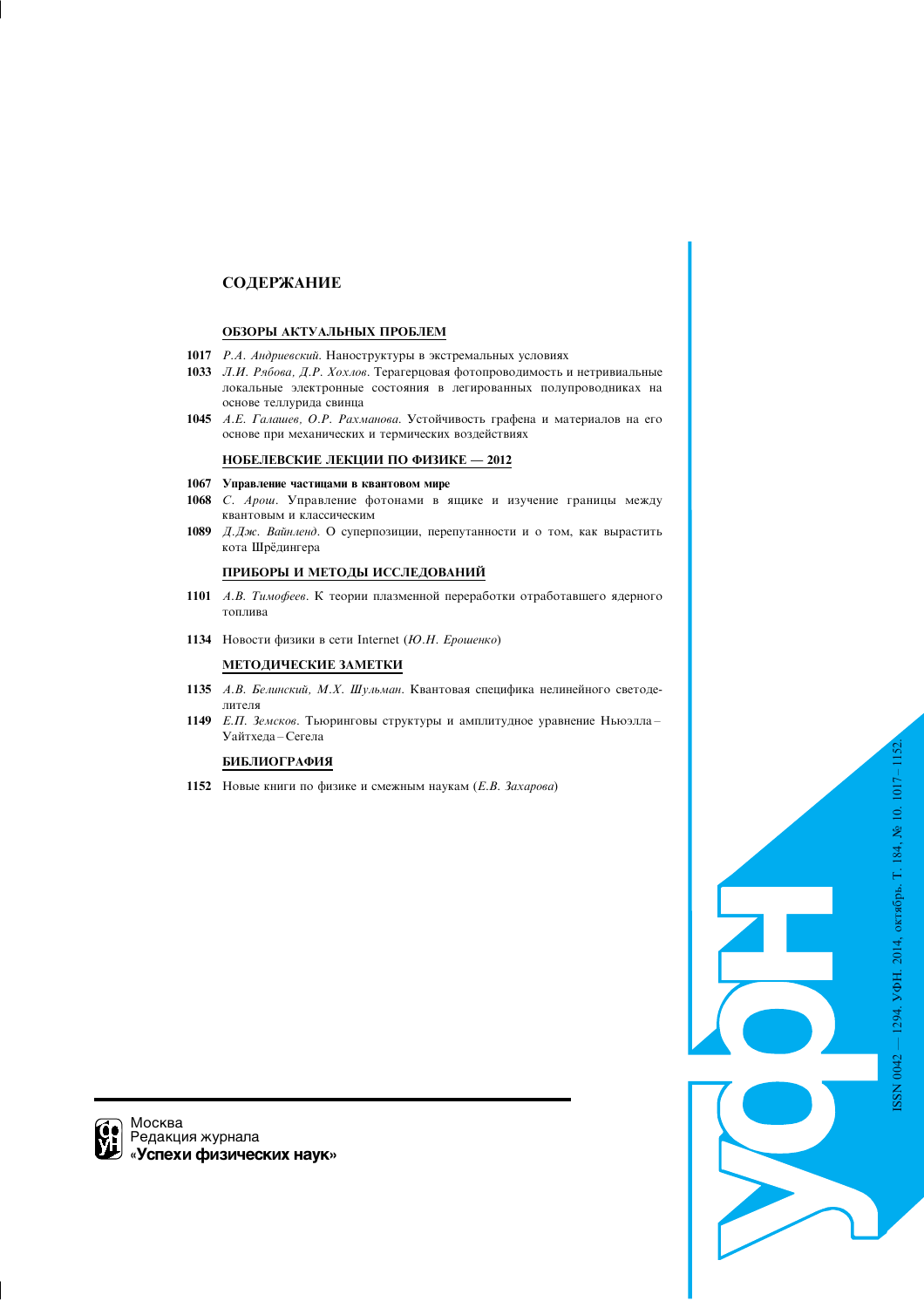**ISSN 0042-1294** 

РОССИЙСКАЯ АКАПЕМИЯ НАУК

# физических

Журнал основан в 1918 г.

2014 октябрь<br>TOM 184

**VIO**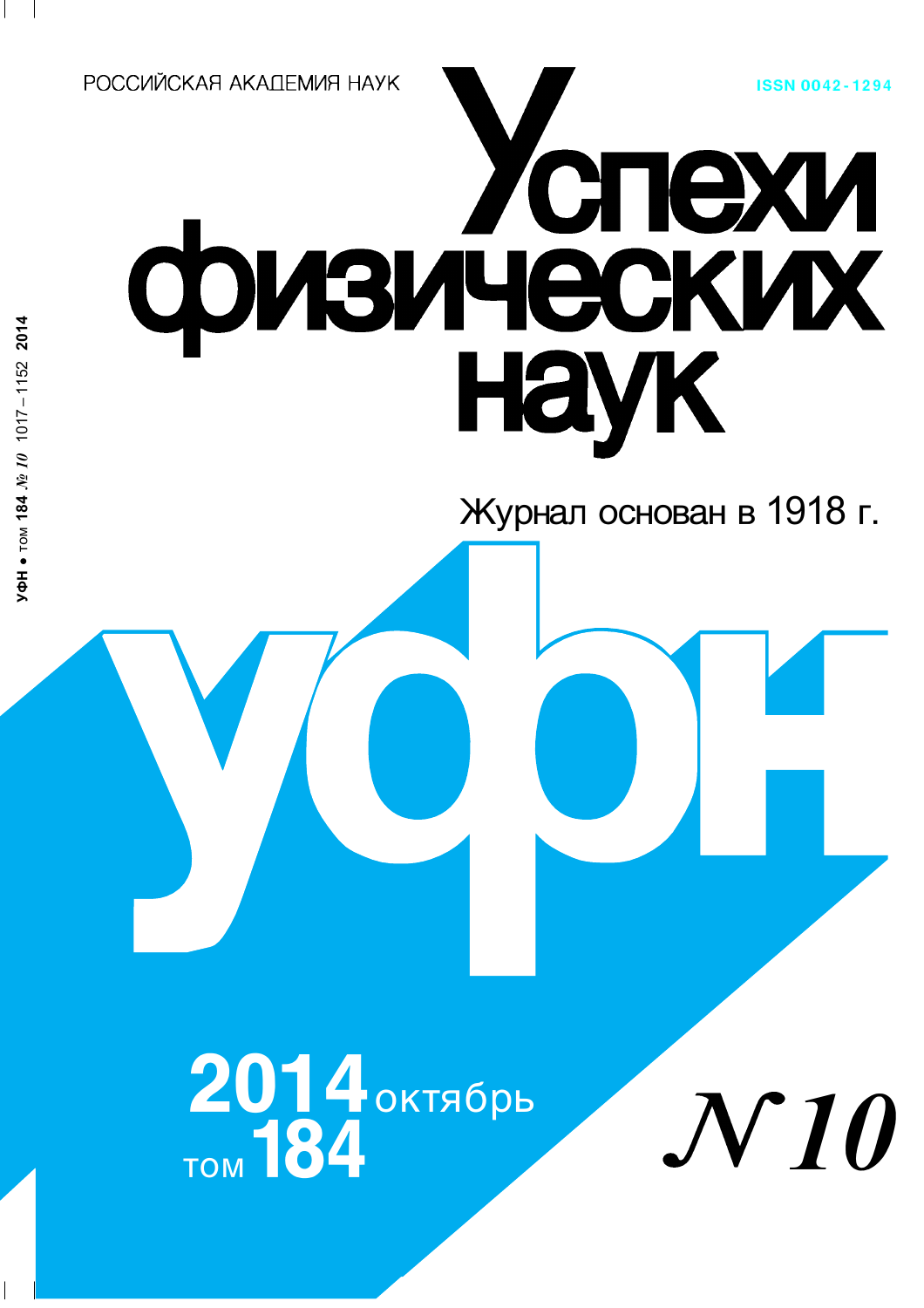### РОССИЙСКАЯ АКАДЕМИЯ НАУК

УСПЕХИ ФИЗИЧЕСКИХ НАУК 2014, том 184 Журнал издаётся с апреля 1918 г.

Главный редактор Л.В. КЕЛДЫШ

### РЕДАКЦИОННАЯ КОЛЛЕГИЯ:

М.С. АКСЕНТЬЕВА (ответственный секретарь), Е.Б. АЛЕКСАНДРОВ, П.И. АРСЕЕВ, В.С. БЕСКИН, В.Б. БРАГИНСКИЙ, Ю.В. ГУЛЯЕВ, С.П. ДЕНИСОВ, И.М. ДРЁМИН, Г.Р. ИВАНИЦКИЙ, А.А. КАПЛЯНСКИЙ, Г.Н. КУЛИПАНОВ, М.Б. МЕНСКИЙ, Г.А. МЕСЯЦ, Л.Б. ОКУНЬ, Л.П. ПИТАЕВСКИЙ (зам. главного редактора), В.И. РИТУС, В.А. РУБАКОВ (первый зам. главного редактора), О.В. РУДЕНКО (зам. главного редактора), М.В. САДОВСКИЙ, Б.М. СМИРНОВ, В.Е. ФОРТОВ

"Успехи физических наук" (сокращенно УФН) — журнал, публикующий обзоры современного состояния наиболее актуальных проблем физики и смежных с нею наук. Предназначается для научных работников, аспирантов, студентов-физиков старших курсов, преподавателей. Выходит 12 раз в год (1 том, включающий 12 номеров; при цитировании статей 1990 – 1993 гг. обязательно указывается номер журнала). Список указателей к вышедшим томам помещался на первой странице годового указателя статей в декабрьских номерах 1990-1995, 1997-2010, 2013 гг.

# Вниманию читателей!

Постановление Президиума Российской академии наук "О проведении юбилейных мероприятий, посвящённых 100-летию со дня рождения академика Я.Б. Зельдовича" См. на С. 946 и с. 984, т. 184, № 9, 2014 г.

> Условия оформления подписки на журнал "Успехи физических наук" на 2015 г. см. на с. 1066 этого номера

Электронные препринты статей, опубликованных в журнале  $V\Phi H$ , доступны через Internet с 26 декабря 1994 года (www.ufn.ru)

Адрес редакции: 119991 Москва, Ленинский проспект 53, Физический институт им. П.Н. Лебедева РАН, Редакция журнала "Успехи физических наук" Тел. (499) 132-62-65. Тел./факс (499) 132-63-48 Тел./факс (499) 190-42-44, (499) 190-34-52 E-mail: ufn@ufn.ru

© Физический институт им. П.Н. Лебелева Российской академии наук, "Успехи физических наук" 2014